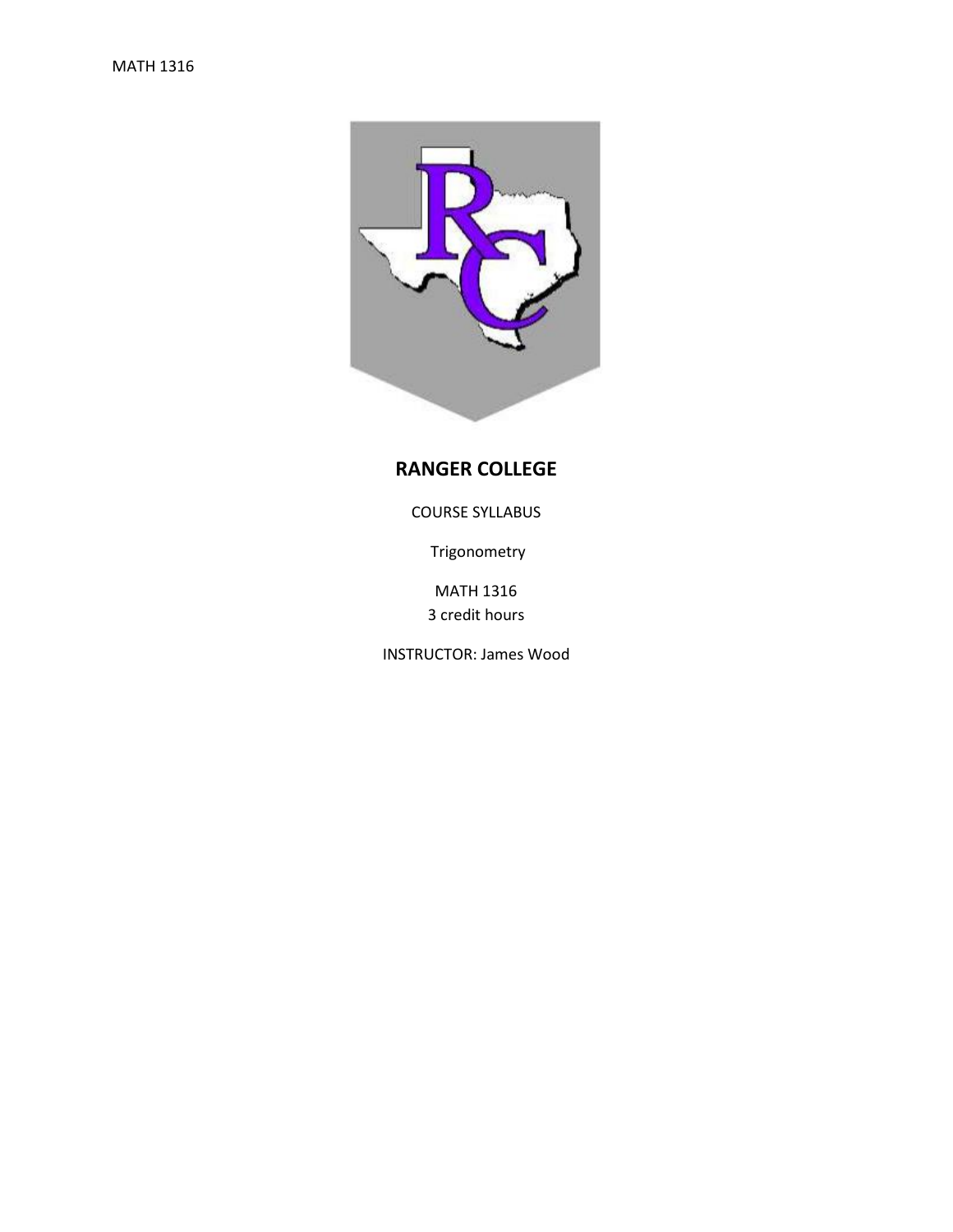**INSTRUCTOR**: James Wood **EMAIL**: jwood@rangercollege.edu **MAIN OFFICE PHONE**: 254-918-7232 **OFFICE HOURS**: By email or zoom, if needed.

## **Texas Core Curriculum Statement of Purpose**:

Students will gain a foundation of knowledge of human cultures and the physical and natural world, develop principles of personal and social responsibility for living in a diverse world, and advance intellectual and practical skills that are essential for all learning.

#### **Course Description**:

In-depth study and applications of trigonometry including definitions, identities, inverse functions, solution of equations, graphing, and solving triangles. Additional topics such as vectors, polar coordinates, and para- metric equations may be included.

**Required Background and Prerequisites:** MATH 1314 or concurrent enrollment.

**Required Textbook and Course Material:** Lumen; Graphing calculator (TI – 84+) strongly recommended

**Course Purpose:** This course focuses on quantitative literacy in logic, patterns, and relationships. The course involves the understanding of key mathematical concepts and the application of appropriate quantitative tools to everyday experiences.

**Learning Outcomes** Upon successful completion of this course the student will:

- 1. Compute the values of the trigonometric functions for key angles in all quadrants of the unit circle measured in both degrees and radians.
- 2. Graph trigonometric functions and their transformations.
- 3. Prove trigonometric identities.
- 4. Solve trigonometric equations.
- 5. Solve right and oblique triangles.
- 6. Use the concepts of trigonometry to solve applications.

**Core Objectives** This course directly meets the following of the six Core Objectives:

 $\otimes$  Critical Thinking Skills (CT) – Creative thinking, innovation, inquiry, and analysis, evaluation, and synthesis of information.

⊗ Communication Skills (COM) – Effective development, inter- pretation, and expression of ideas through written, oral, and visual communication.

 $\otimes$  Empirical and Quantitative Skills (EQS) – The manipulation and analysis of numerical data or observable facts resulting in informed conclusions.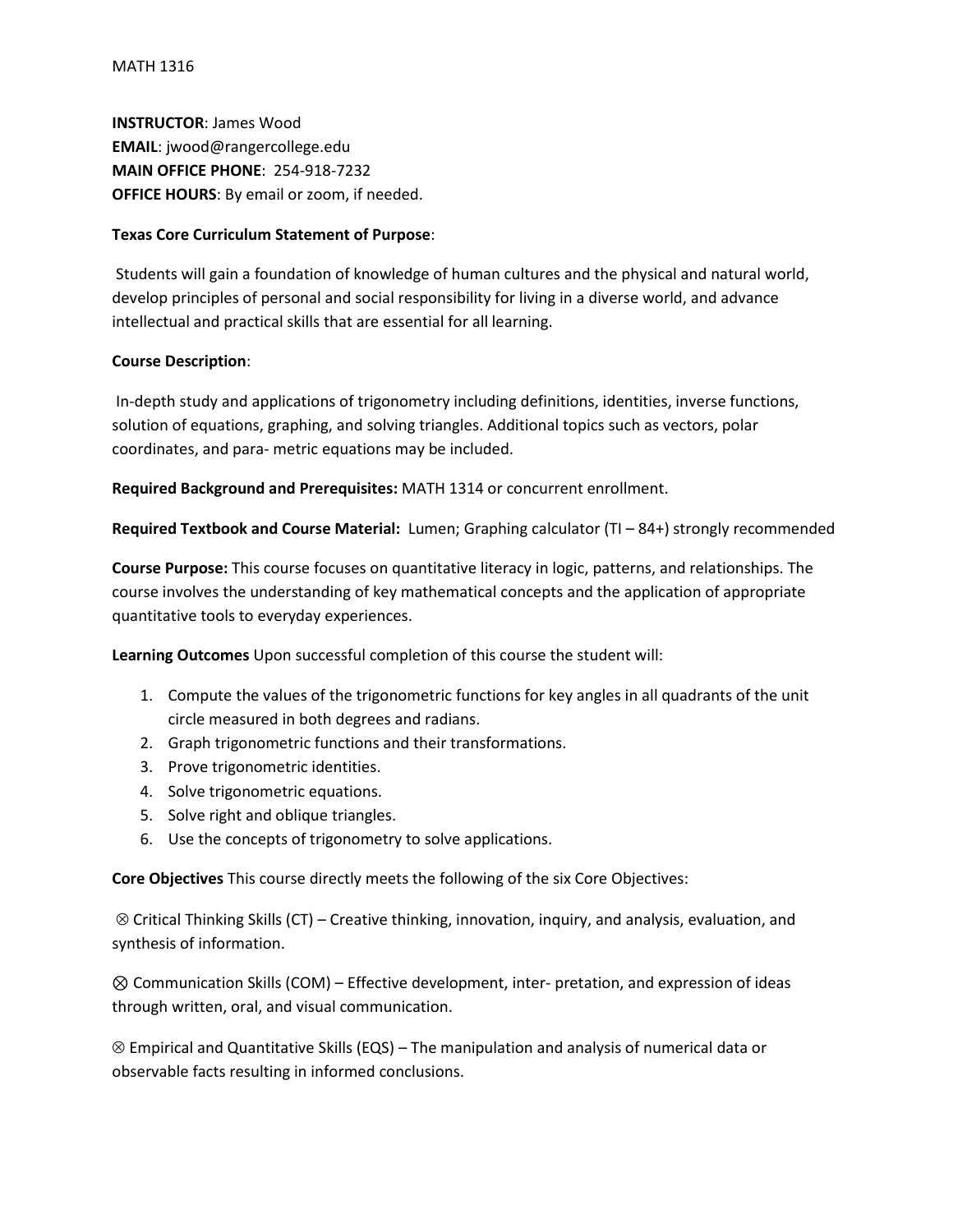- Teamwork (TW) The ability to consider different points of view and to work effectively with others to support a shared purpose or goal.
- Social Responsibility Intercultural competence, know- ledge of civic responsibility, and the ability to engage effectively in regional, national, and global communities.

⊗ Personal Responsibility (PR) – The ability to connect choices, actions, and consequences to ethical decision-making.

**Methods of Instruction:** This is an online class. Videos, student resources, homework, and tests will be posted in Blackboard.

## **Methods of Assessment**

- Homework (20%) (CT, COM, EQS, PR)-This grade component will be determined by combining the percent completion of all assignments with the composite average of the assignments completed.
- Major Exams (55%) (CT, COM, EQS, PR)-There will be 2 5 class period length exams, each covering single or multiple chapters from the textbook.
- Final Exam (25%) (CT, COM, EQS, PR)-This is a departmental exam and may be used for data collection purposes as well as determining the course grade.

| Grading Scale: A=90-100% | B=80-89% | $C = 70 - 79%$ | $D = 60 - 69%$ | F=Below 60 |
|--------------------------|----------|----------------|----------------|------------|
|                          |          |                |                |            |

## **Classroom Policies/procedures**:

- With this course being online, completing homework, exams, and viewing videos, will be considered your attendance for the course.
- It will be your responsibility to complete the homework and exams by the due dates.
- It will be your responsibility to request assistance during the course when needed.
- I will drop your 3 lowest homework grades at the end of the semester.
- If your final exam is higher than your lowest regular exam, I will replace your lowest regular exam grade with your final exam grade. **I do not give make up exams.**

## **Course Outline/Schedule:**

- Weeks  $1 4$  Chapter 1
- Weeks  $5 7$  Chapters 2
- Weeks  $8 10$  Chapter 3
- Weeks  $11 12$  Chapter 4
- Weeks 13 14 Chapter 5
- Week 15 Final Exam

## **Test Material**

Test 1: Chapters 1 Test 2: Chapters 2 Test 3: Chapter 3